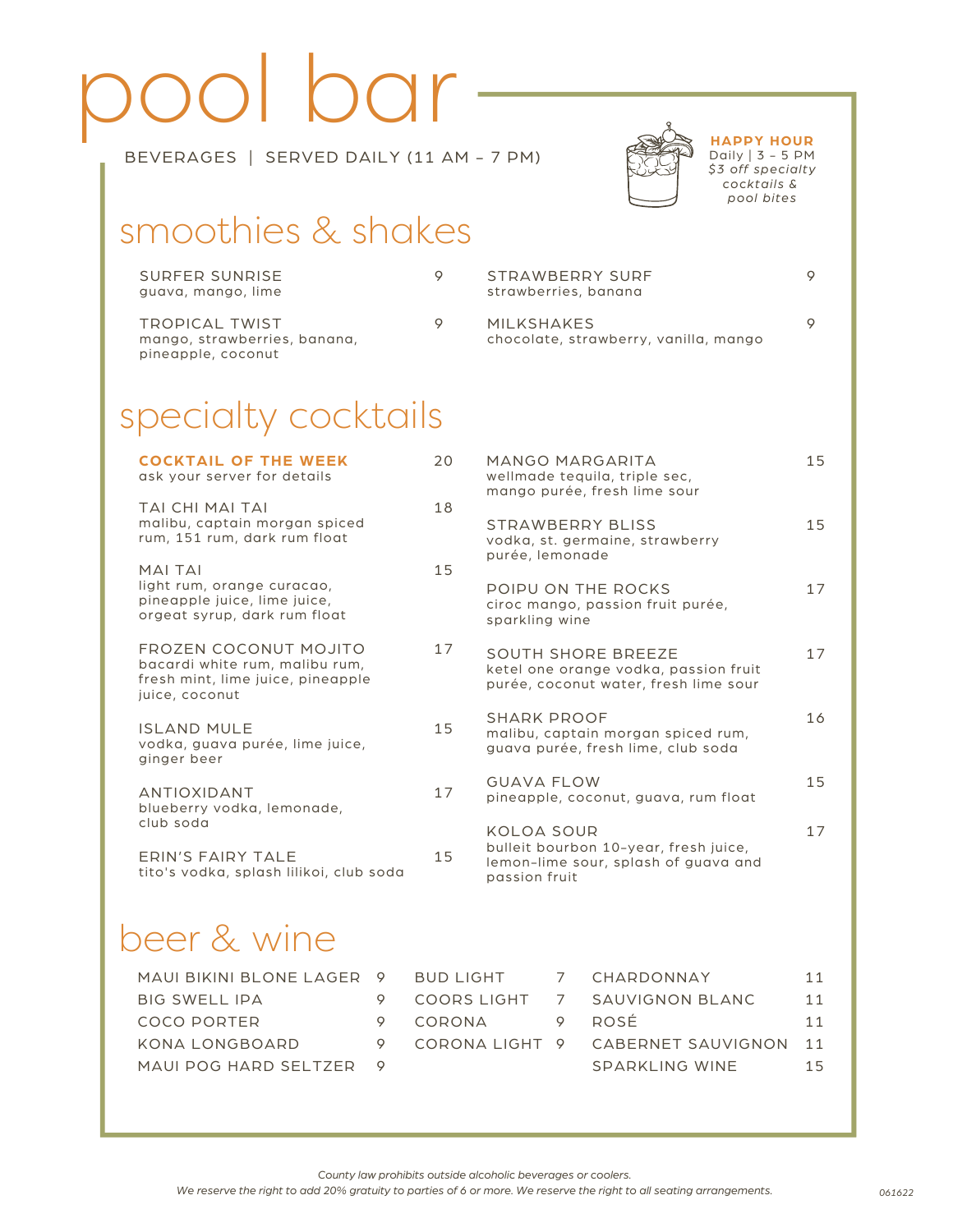## pool bar LUNCH MENU | SERVED DAILY (11:30 AM - 5 PM)



#### **HAPPY HOUR** Daily | 3 - 5 PM *\$3 off specialty cocktails & pool bites*

## pool bites

| TRICOLOR CHIPS & SALSA                                                                                              | 12 | <b>CHICKEN WINGS (8)</b>                                                                                                | 16 |
|---------------------------------------------------------------------------------------------------------------------|----|-------------------------------------------------------------------------------------------------------------------------|----|
| <b>HUMMUS &amp; FLATBREAD</b>                                                                                       | 12 | choice of spicy buffalo, BBQ or ranch<br>with carrots, celery sticks                                                    |    |
| MARGHERITA FLATBREAD<br>fresh shredded mozzarella cheese,<br>kamuela tomato, basil, red salt,<br>balsamic reduction | 14 | <b>KOBE BEEF SLIDERS</b><br>caramelized onions, hydrated<br>tomatoes, truffle garlic aioli                              | 18 |
| <b>COCONUT SHRIMP (6)</b><br>sweet chili sauce, lemon wedge                                                         | 18 | ISLAND POKE BOWL<br>ahi poke, warm white rice, shredded<br>cucumbers, avocado, wasabi aioli,<br>sweet soy drizzle       | 22 |
| salads & wraps                                                                                                      |    | add chicken +7, tofu +5, shrimp +7, mahi mahi +9, ahi +9                                                                |    |
| CAESAR SALAD<br>romaine lettuce, herb croutons,<br>parmesan, caesar dressing                                        | 12 | <b>WATERMELON SALAD</b><br>arugula, goat cheese, red onions, mint,<br>cucumbers, kalamata olives, citrus<br>vinaigrette | 15 |
| FARM GREENS SALAD WRAP<br>cherry tomatoes, cucumbers, basil<br>aioli, carrots, avocado, spinach tortilla            | 14 | <b>BURRATA SALAD</b><br>imported burrata, prosciutto, arugula,<br>heirloom tomatoes, balsamic reduction                 | 23 |
| entrance fries +7<br>erved with seasoned french fries, hurricane fries +3, truffle fries +7                         |    |                                                                                                                         |    |
| PORTUGEUSE SAUSAGE HOT DOG 17<br>pineapple chutney, hawaiian<br>sweet bun                                           |    | <b>ISLAND FISH TACOS</b><br>blackened mahi mahi, citrus aioli,<br>hawaiian slaw, salsa, flour tortilla                  | 18 |
| CHEESE QUESADILLA<br>cheddar & mozzarella cheese<br>add chicken or shrimp +7                                        | 12 | <b>KOBE BEEF BURGER</b><br>cheddar cheese, tomato,<br>butter lettuce, brioche bun                                       | 20 |
| <b>FISH &amp; CHIPS</b><br>beer-battered ono, tartar sauce                                                          | 18 |                                                                                                                         |    |
| snacks & sweets                                                                                                     |    |                                                                                                                         |    |
| HAWAIIAN SALTED EDAMAME                                                                                             | 8  | SEASONED FRENCH FRIES                                                                                                   | 10 |
| HURRICANE POPCORN<br>arare furikake                                                                                 | 10 | HAAGEN-DAZS BAR<br>vanilla milk chocolate almond                                                                        | 6  |
| <b>TRUFFLE FRENCH FRIES</b>                                                                                         | 15 |                                                                                                                         |    |

*County law prohibits outside alcoholic beverages or coolers.*